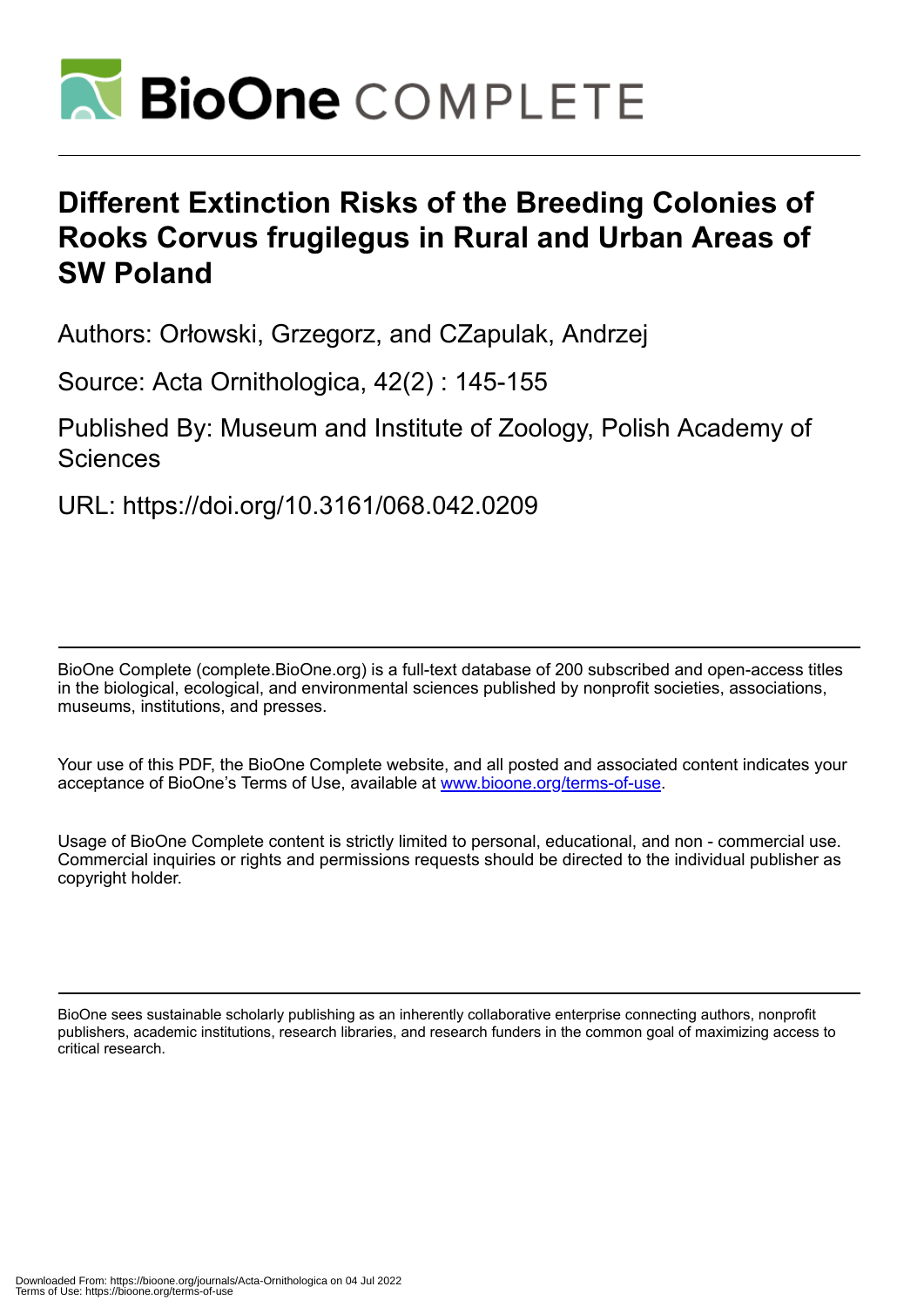# **Different extinction risks of the breeding colonies of Rooks** *Corvus frugilegus* **in rural and urban areas of SW Poland**

Grzegorz ORŁOWSKI & Andrzej CZAPULAK

Department of Avian Ecology, University of Wrocław, Sienkiewicza 21, 50-335 Wrocław, POLAND, e-mail: orlog@poczta.onet.pl

**Orłowski G., Czapulak A. 2007. Different extinction risks of the breeding colonies of Rooks** *Corvus frugilegus* **in rural and urban areas of SW Poland. Acta Ornithol. 42: 145–155.**

**Abstract.** In 1983–1999 in SW Poland (40 540 km2, 13% of the total area of Poland) the Rook was reported to nest in at least 270 colonies with a combined total of from ca. 18 to > 20 thousand breeding pairs. Between 1983–1988 and 1992–1999, 105 (39%) colonies were abandoned, i.e., 16–20% of the population as recorded in earlier periods. The largest drop in numbers (34%) occurred in rural populations. The median for abandoned colonies was 16 nests, which was nearly six times lower than that for active rookeries (median = 99). General linear models (GLM) indicate that the abandonment of colonies depends on their location (village, small town, city), the size and number of nests, and the presence of other rookeries in the vicinity of those studied. The best-fit model describing rookery extinction invoked the number of nests and other colonies within a radius of < 10 km from the colony studied. In each of three analyzed radii (10, 20 and 30 km) the numbers of nests and other colonies were decidedly higher around extinct rookeries. Active Rook colonies were farther away from the nearest rookery, and also from large colonies consisting of 50, 100 and 150 nests. The probability that a rookery would be abandoned was strongly negatively correlated with its size.

**Key words:** extinction risk, population decline, population distribution, Rook, *Corvus frugilegus*, concentric analysis

Received — May 2007, accepted — Nov. 2007

# INTRODUCTION

In the past the Rook was acknowledged as a pest to agriculture, which gave rise to the negative attitude of people towards this species, often resulting in birds being killed and the breeding colonies destroyed (e.g. Feare 1969, Juillard 1990). The pattern of distribution of rookeries and that of local breeding densities of Rooks in Europe are highly diversified. Nowadays, the occurrence of rookeries is connected to a significantly larger extent with presence of used meadows and pastures rather than farmland (Griffin & Thomas 2000, Atkinson et al. 2002, Mason & MacDonald 2004, Schoppers 2004, Gimona & Brewer 2006). In Central Europe, however, including Poland, a large proportion of rookeries are situated in arable landscapes as well as in urbanized areas (Czapulak & Betleja 2002, Ptaszyk & Winiecki 2005).

The stable, locally even increasing populations recorded in Western Europe (Marchant & Gregory 1999, Bengtsson 2000, Schoppers 2004, Donald et al. 2006) are showing trends opposite to those observed in Poland, where a gradual decrease in numbers has been noted lately, especially in the agricultural regions of the western part of the country (Czapulak & Betleja 2002, Kuźniak et al. 2005), and most recently also in the east (Kasprzykowski 2005). In Poland the Rook density increases eastwards, which is a pattern described as early as the 1960s and still clearly visible (Dyrcz 1966, Józefik 1976, Jakubiec 2005a).

When foraging during the breeding season (especially during the young rearing stage, April–May), Rooks clearly avoid fields of winter cereals and oil-seed rape (Kasprzykowski 2003, Mason & MacDonald 2004). In the period of late spring these crops are inaccessible to the feeding birds due to the plant cover being too high (Kasprzykowski 2003, Mason & MacDonald 2004, Jakubiec 2005b, Stillman & Simmons 2006). Recently conducted studies in eastern Poland have revealed that the breeding success of the Rook depended positively on the area of spring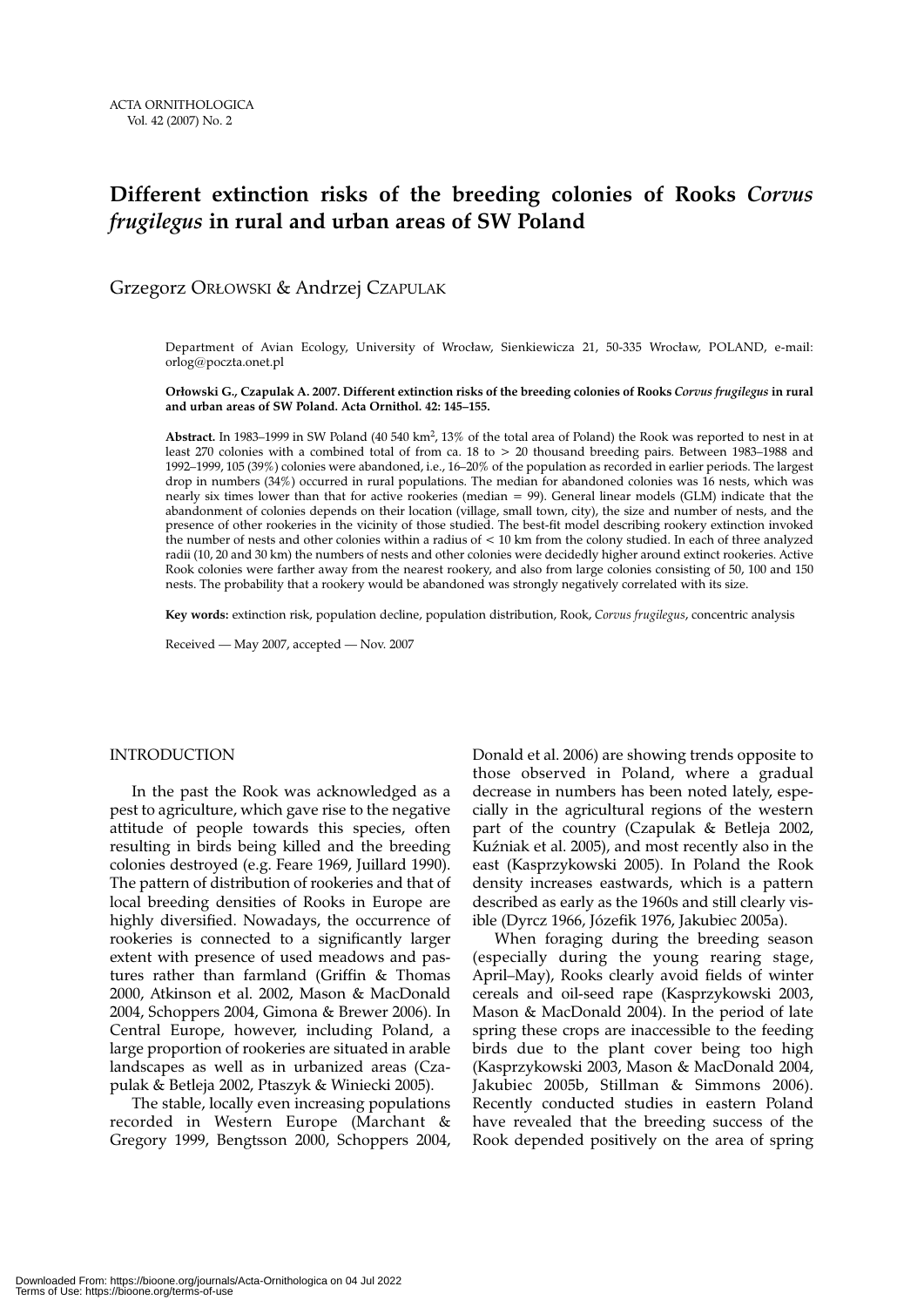cereals and meadows and pastures, and seemed to decrease with the area of winter cereals and root crops (Kasprzykowski 2007).

In all likelihood, the opposite trends in the Rook population in the Western and Eastern Europe result from the separation in time of the changes in land-use and crop structure of sown fields in these two parts of the continent. In Poland, between 1985 and 1996 the area of fields occupied by winter cultivars of cereals and of the rape increased from 11% to 28% of the whole cropped area. Throughout the 1990s a large part of meadows and pastures was excluded from agricultural use (in 1990 meadows and pastures covered ca. 4 million hectares), which indirectly confirms also the nearly two-fold decrease in the cattle stock in this period (data compiled for the Central Statistical Office 2000 and earlier publications). In the late 1990s the area of abandoned fields amounted to over 2 million hectares, which constituted ca. 11% of arable land (Marks & Nowicki 2002).

In Western Europe stable and increasing populations of the Rook usually inhabit regions dominated by meadows and pastures (discussed in Mason & MacDonald 2004, Schoppers 2004). Although Rooks have been used to breed in urban areas of Central Europe since at least the first half of the 19th century, these birds generally forage in ploughed land outside the urban territory, and the constantly expanding towns and the consequent increase in the distance to the foraging grounds are indicated as reasons behind the regression of this species in the centres of big towns and cities (Grodziński 1980, Mazgajski 2001, Tomiałojć & Stawarczyk 2003).

The aim of the present paper is to define the directions of changes and dynamics of the Rook breeding colonies in the span from 1983 to 1998 as well as to recognize the main environmental factors which shape the quantitative trend and the risk of extinction of this species both in rural and urban areas of south-western Poland.

# MATERIAL AND METHODS

The research covered breeding colonies of the Rook located within the region of Silesia (southwestern Poland). The study area occupies 40 540 km2, which constitutes 13% of the Polish territory (Fig 1). The predominating form of land-use here is farmland, which accounts for over 55% of the area (data for the provinces Dolnośląskie and Opolskie). A particularly high degree of deforestation is characteristic of the Wrocław Plain (1 251  $km<sup>2</sup>$ , situated in the central part of the region investigated, where the proportion of arable land exceeds 90%. In the whole studied region secondary forest plots cover jointly ca. 29% of the area, the largest forest complexes remaining in the western (Bory Dolnośląskie Forest Complex), eastern (Stobrawa Forest) and southern (Sudetes Mountains) part of Silesia (Fig. 1).

The paper is based on data about breeding colonies of the Rook which were compiled for the Silesian Avifauna Scheme by the Department of Avian Ecology (DAE) at Wrocław University. These data had been collected since 1983, and till 1988 information on 160 rookeries had been acquired. In the periods 1990–1992 and 1998–1999 the DAE along with the institute's collaborators pursued a census study of the Rook in the whole region. During the two actions each particular participant was requested to control given rookeries, and special emphasis was placed on collecting information about extinct colonies. As required in the instruction disseminated among the participants, the controls were performed on the turn of March. In spite of the action having been planned, it was not possible to obtain information on the number of nests in all rookeries in Silesia (see Table 1). The undertaken action did not take into account all potential nesting sites of the Rook, but the focus was on the rookeries known in a given period. Undoubtedly, such an approach may have resulted in the newly established colonies not being detected. On the other hand, the Rook had been one of the priority species, and data on its breeding sites in Silesia were being constantly collected. Even in the years when no formal actions were organized, the Scheme file got enriched with reports on newly found colonies received from different observers. Besides, in the proper study periods, most of the area where the largest number of rookeries had been found was controlled by the authors themselves, and also numerous potential breeding sites were checked on the way from one locality to another.

In the case of villages and small towns, due to difficulties involved with precise localization of rookeries (e.g. as a consequence of colony transfer), which might have led to erroneous estimation of their size in consecutive years, the total number of nests found in a given locality was regarded as one colony. In cities (mainly in Wrocław), in connection with existence of satellite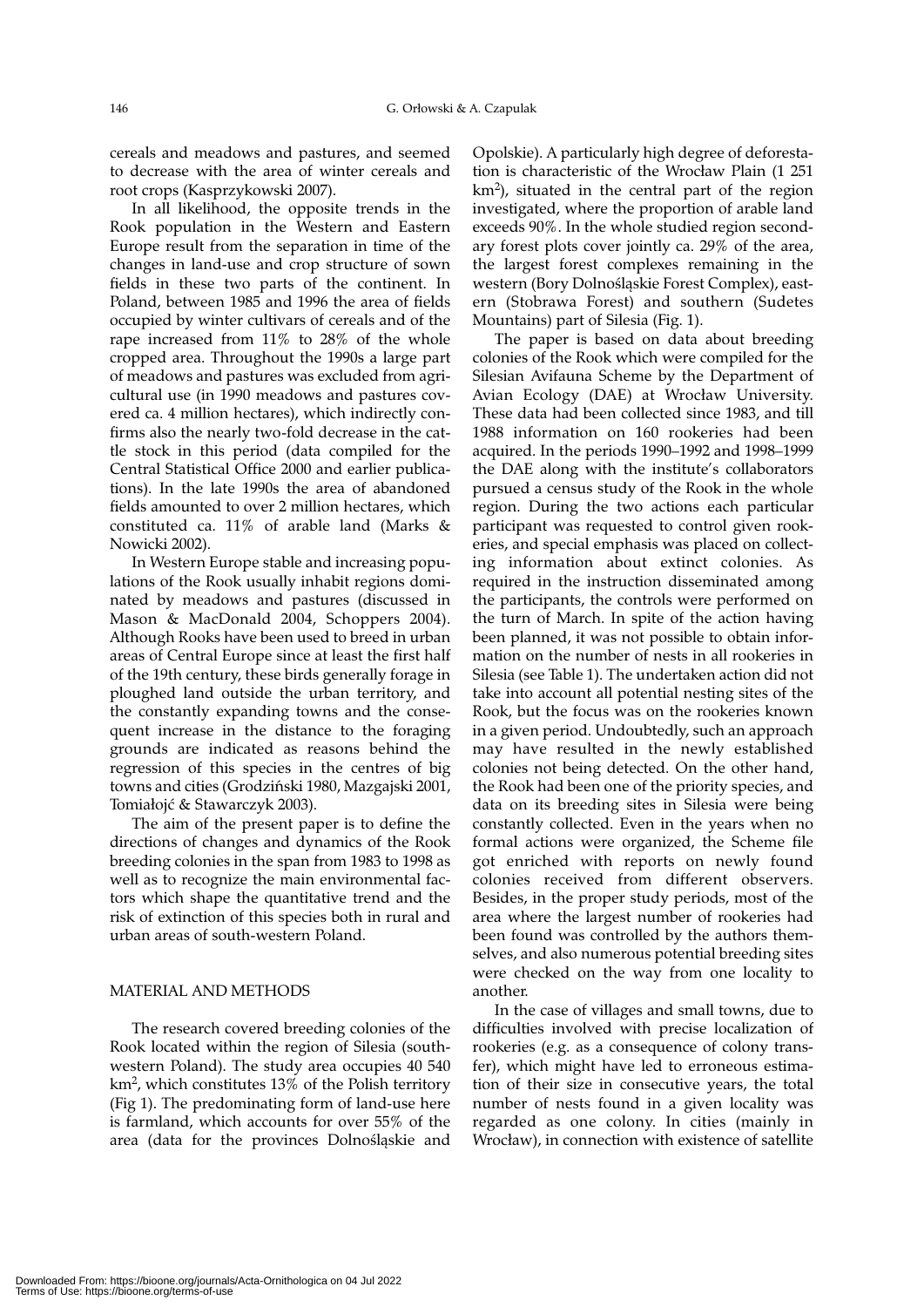colonies (single nests or inconspicuous clusters of those on the border of large rookeries), a colony was defined as all nests situated within a distance of ≤ 500 m (after Jakubiec 2005a). Practically, in Wrocław, Opole and Upper Silesian cities this assumption corresponded with the municipal division into districts.

The paper employs a division of rookeries into those located in villages, towns (< 50 000 inhabitants) and cities (> 50 000 inhabitants). The source of data on the area and the size of human population of the studied locations was the Statistical Yearbook of the Republic of Poland (Central Statistical Office 2006). The towns below 50 000 inhabitants ( $n = 54$ ) totalled 912 000 people and covered jointly 938.6 km2. The cities over 50 000 (n = 19) were inhabited by a total of 2 850 460 people and their joint area was 1737.6 km2. In a combined sample of towns and cities the correlation between the human population and area assumed linear dependence (Pearson correlation coefficient,  $r = 0.985$ ,  $p < 0.0001$ ).

Although the overall results of rookery counts in Silesia have already been discussed in a separate publication (Czapulak & Betleja 2002), the present paper analyses the distribution pattern of the Rook in rural and urban areas of the region, applying three categories of colonies: those situated in villages, towns and cities.

# **Data analysis**

Considering the fact that not all data about rookeries collected for the Silesian Avifauna Scheme were as complete as to provide a full insight into the numbers dynamics in consecutive years and to determine the exact time of the abandonment of colonies, only part of this information was selected to model the pattern of extinction. Of the 270 reports on rookeries in Silesia from 1983–1999, 253 (128 village colonies, 56 in towns and 69 in cities) were used in further analysis.

Due to the lack of normal distribution, the differences in the size of rookeries in villages, towns and cities were compared with the application of non-parametric methods (the Kruskall-Wallis and Mann-Whitney and the median tests).

To estimate the risk of extinction of the Rook breeding colonies between the periods 1983–1988 and 1992–1999, the general linear models (GLM) and logistic regression (Hosmer & Lemeshow 1989) were employed. The models were constructed based on combined data obtained during the rookery counting in 1983–1988 and 1990–1992, the period 1998–1999 taken as the final state. The number of nests in 1990–1992 was regarded as an independent variable, and for 18 cases from the previous period these data were replaced with those on the size of rookeries in 1983–1988. Since that was the probability of abandonment of colonies by Rooks which was tested, the dependent variable introduced to the model was defined as extinct (1) or active (0) rookeries. In total, to model the pattern of extinction of rookeries, 18 such cases from 1990–1992 and 82 from 1998–1999 were compiled (see Table 1). The size of an abandoned rookery was determined on the base of number of nests from the previous count.

The extinction of rookeries was tested with the GLM in relation to thirteen environmental variables: location (categorical predictor: village, town or city), size, total number of nests and number of neighbouring Rook colonies within a radius of 10, 20 and 30 km (concentric analysis), distance from and size of the closest active rookery, distance from the nearest rookeries comprising 50, 100 and 150 nests. The selection of extensive zones (radii) around colonies was dictated by large distances between particular colonies, especially those located in small towns (see Results). Due to the strong dependence between the number of nests and number of rookeries ( $r_s = 0.69{\text -}0.88$ ) in successive radii (10, 20 and 30 km) (Spearman rank correlation coefficient  $r = 0.46{\text -}0.81$ ), three separate models (for each of the three analyzed buffers) were constructed.

Due to the overparametrization of the GLM results, those obtained in a multivariate analysis for villages as well as those for towns and cities were left out. However, considering the potential role of particular parameters in the process of rookery desertion, the above mentioned analysis was limited to providing average values and specifying differences between the studied habitats.

The multivariate analysis was complemented with a simple logistic regression analysis, which served to test the risk of extinction of rookeries in relation to their size and (only for colonies in towns and cities) to the area of a given town or city and its human population. The logistic regression models were tested both based on the actual and transformed data, and the final solution of the regression given is the most fitted model. The variables used in the logistic regression were transformed according to the formula  $x = log$  $(x'+1)$ .

Since the results of the tests pertaining to the parameters of inactive vs. active rookeries in a pair-wise comparison were different (which, to a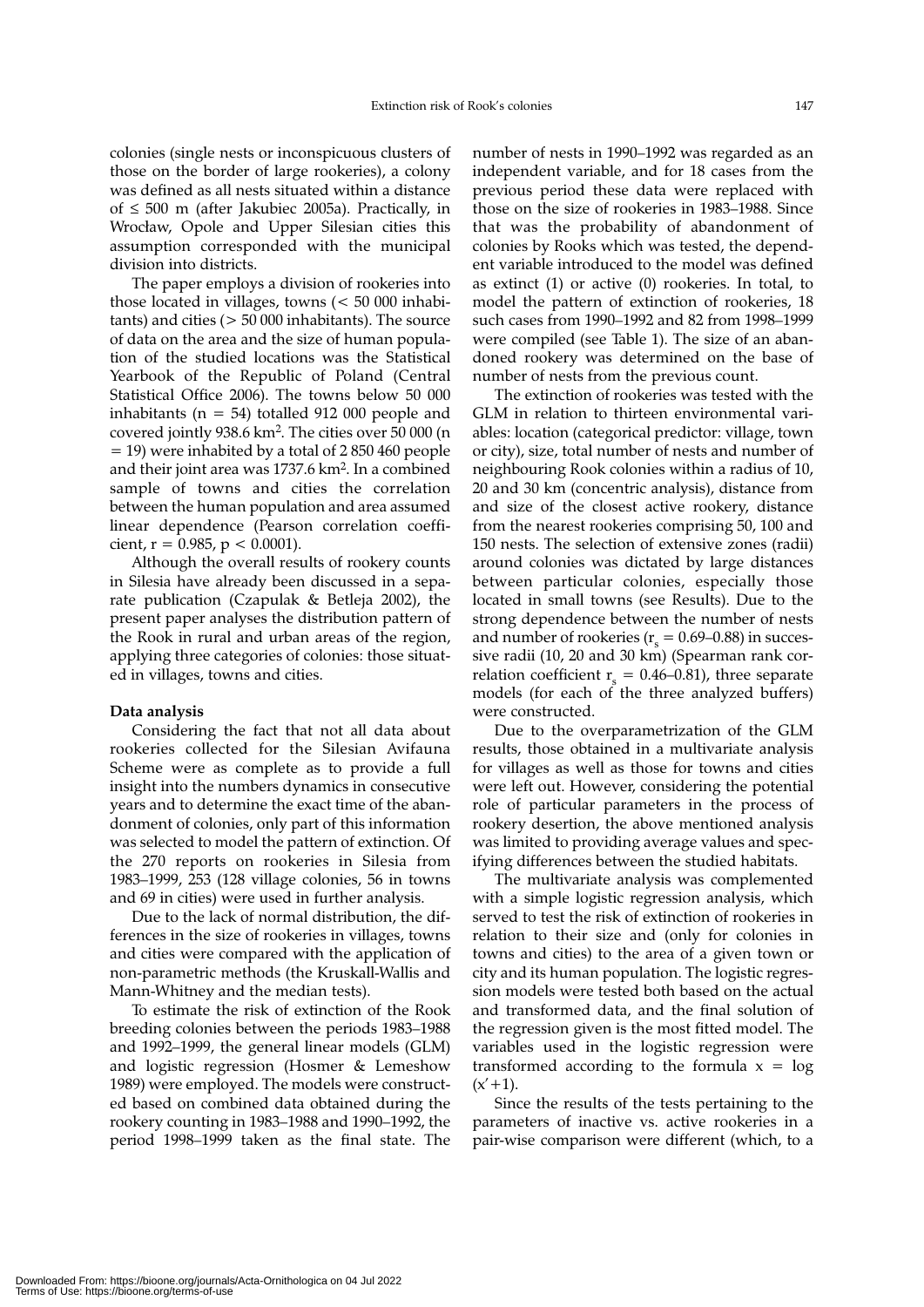large extent, was caused by high sensitivity of the GLM analysis), both the results of GLM and those of the Mann-Whitney test were included.

Results with the probability of  $p \leq 0.05$  were regarded as statistically significant. The statistical analysis of the collected material was performed with the application of the Statistica software (StatSoft 2006).

# RESULTS

### **Quantitative characteristics of colonies in relation to their location**

In 1983–1999 at least 270 breeding colonies of the Rook were active in Silesia (Fig. 1). Silesian population of the species could be assessed at ca. 18 000 to over 20 000 pairs (Table 1).

The average size of all the rookeries in three consecutive periods did not differ statistically (Kruskall-Wallis test,  $H_{2.487} = 0.54$ ,  $p = 0.76$ ). Of the thirteen colony parameters analyzed, in eight cases statistically significant differences between the studied habitats were noted (Table 2). In the whole study period the largest rookeries were found in small towns. The average size of rookeries in the three specified habitats differed statistically in each of the study periods. The rookeries in cities were the smallest, and in their neighbourhood there were more other colonies than in the case of rookeries situated in villages and small towns. The largest rookeries were situated in small towns, and, additionally, they were characterized by the highest spatial isolation. In the period preceding the regression (1990–92) the smallest rookeries were in villages. In subsequent periods the mean size of rural rookeries was approximately the same (Kruskall-Wallis test,  $H_{2,219} = 4.22$ ,  $p = 0.12$ ), and only a pair-wise comparison for the periods 1983–1988 and 1990–1992 revealed a difference close to statistical significance (Mann-Whitney test,  $U = 2894.5$ ,  $p = 0.053$ ). The distance from other large Rook colonies was the smallest in the case of rural rookeries as compared with those located in the remaining habitats (Table 2).

#### **Factors affecting extinction risk of colonies**

In the periods between 1983–1988 and 1992–1999, 105 (39%) breeding colonies of the Rook got extinct in the whole region of Silesia. In



Fig. 1. Distribution of breeding colonies of the Rook in SW Poland between 1983 and 1999. Colonies in the countryside (▲), small towns < 50 000 inhabitants ( $\bullet$ ) large towns and cities > 50 000 inhabitants ( $\bullet$ ). Filled and open symbols denote the active and deserted colonies respectively.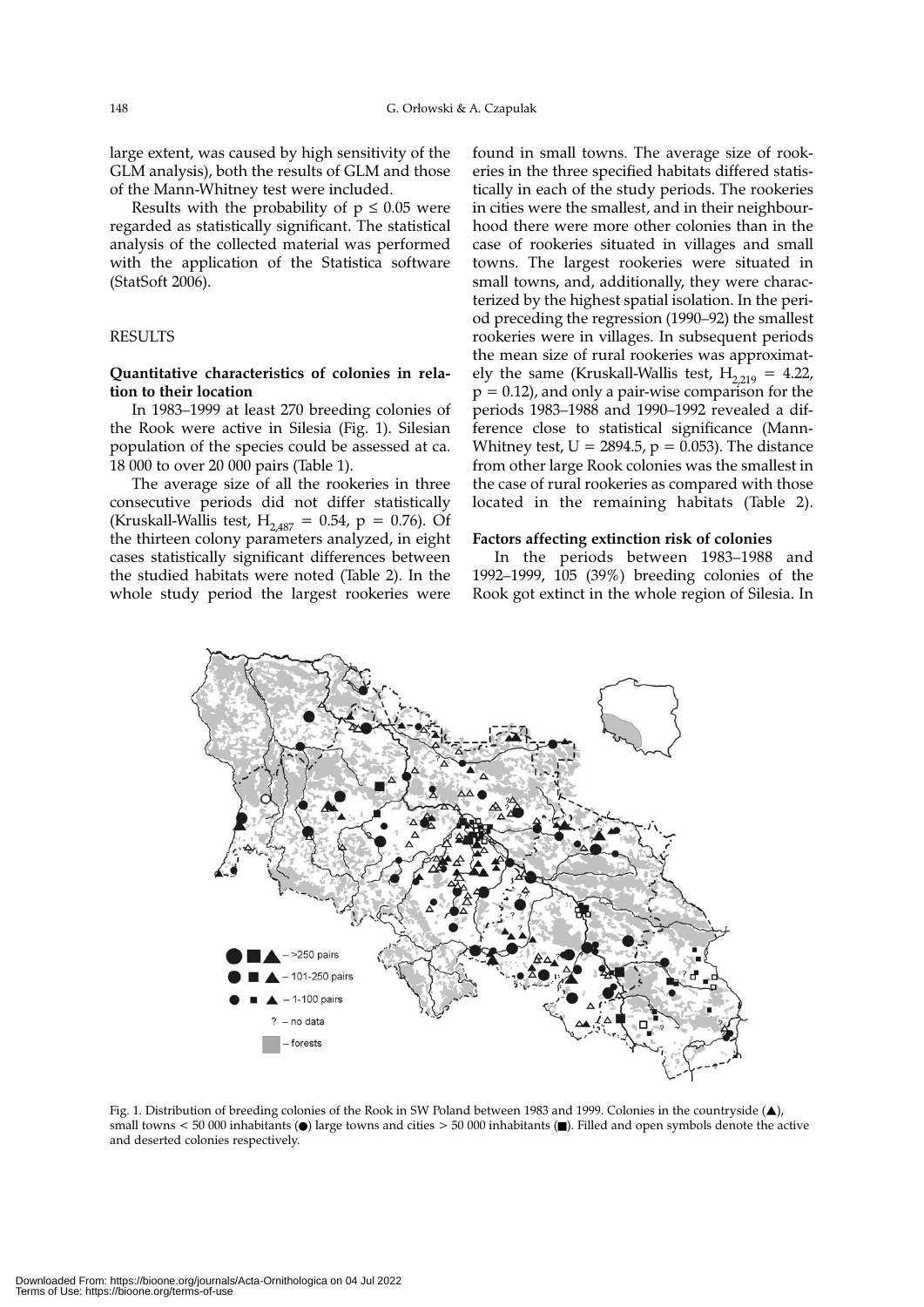Table 1. Quantitative characteristics of the Rook breeding population between 1983 and 1999 in rural and urban areas of SW Poland. 1The number of controlled colonies (known number of nests) and colonies with unknown number of nests given separately in brackets.

| Value                             | Habitat                | Spans                    |              |              |
|-----------------------------------|------------------------|--------------------------|--------------|--------------|
|                                   |                        | 1983-1988                | 1990-1992    | 1998-1999    |
| Number of colonies <sup>1</sup>   | villages               | 144 (73/?)               | 133 (97/36)  | 74 (49/25)   |
|                                   | small towns            | 56 (42/?)                | 52 (45/7)    | 47 (43/4)    |
|                                   | large towns and cities | 66 (45/?)                | 66 (56/10)   | 43 (37/6)    |
|                                   | combined               | $+160(160/?)$            | 251 (198/53) | 164 (129/35) |
| Total abundance of the population | villages               | 6 6 7 1                  | 7498         | 4979         |
|                                   | small towns            | 7 3 9 1                  | 10 118       | 9533         |
|                                   | large towns and cities | 3705                     | 4 8 4 0      | 4 0 21       |
|                                   | combined               | 17 767                   | 22 456       | 18 533       |
| Number of abandoned colonies      | villages               |                          | 11           | 70           |
|                                   | small towns            |                          | 2            | 7            |
|                                   | large towns and cities | $\overline{\phantom{0}}$ | 5            | 28           |
|                                   | combined               |                          | 18           | 105          |

the abandoned rookeries a total of 3 565 pairs had bred, which constituted 20% of the population in 1983–1988 and 16% of the 1990–1992 numbers (Table 1); these values, however, should be treated as rough estimates due to lack of precise quantitative data.

Deserted colonies were over three-fold smaller than those which remained active (Table 3). The median  $(\pm 0.25$  and 0.75 interquarile range) for the abandoned colonies was  $16$  ( $\pm$  8–45) nests, which was nearly six-fold lower than that for the active rookeries (99  $\pm$  33.5–218.5 nests) (median test,  $\chi^2 = 48.65$ , df = 1, p < 0.0001). Around the extinct rookeries there were decidedly higher numbers of nests and colonies within each of the three analyzed radii (10, 20 and 30 km). Active rookeries were more distant from the closest colony, and also from large colonies composed of 50, 100 and 150 nests (Table 3). The GLM showed statistically significant differences in each of the analyzed cases. Except for three variables (size of the nearest colony, number of colonies within a radius < 10 km and number of nests within < 30 km), the results obtained with the use of the Mann-Whitney test were also comparable.

A multivariate analysis revealed that the extinction of breeding colonies in Silesia depended on four variables, and the highest values of the *F*-statistics were obtained for the categorical predictor "colony location" (Table 4). The next to follow were the size of the rookery and the number of nests and colonies located around the one studied. The highest GLM statistics was obtained for the model which took into account the number of

Table 2. Comparison of environmental characteristics (average  $\pm$  SE) of the Rook breeding colonies in three habitat types. Results of the general linear models (GLM) are given as F-statistics (F).  $* - p < 0.05$ ,  $* - p < 0.001$ ,  $* * - p < 0.0001$ .

|                                                     | Habitat                 |                   |                        |                |  |
|-----------------------------------------------------|-------------------------|-------------------|------------------------|----------------|--|
| Description (unit)                                  | small towns<br>villages |                   | large towns and cities | <b>GLM</b>     |  |
| Colony size in 1983-1988                            | $168.0 \pm 17.2$        | $95.6 \pm 11.5$   | $82.4 \pm 17.1$        | $F = 4.55*$    |  |
| 1990-1992                                           | $234.1 \pm 21.0$        | $79.6 \pm 13.0$   | $83.2 \pm 19.0$        | $F = 8.29**$   |  |
| 1998-1999                                           | $216.6 \pm 16.1$        | $93.8 \pm 9.9$    | $110.3 \pm 14.6$       | $F = 3.67*$    |  |
| Size of the nearest colony                          | $101.2 \pm 22.7$        | $148.0 \pm 14.0$  | $49.7 \pm 20.6$        | $F = 8.06***$  |  |
| Number of colonies within $\leq 10$ km              | $2.0 \pm 0.6$           | $3.6 \pm 0.4$     | $10.0 \pm 0.6$         | $F = 1.71$     |  |
| $< 20$ km                                           | $6.1 \pm 1.3$           | $9.9 \pm 0.8$     | $19.1 \pm 1.2$         | $F = 0.86$     |  |
| $<$ 30 km                                           | $8.2 \pm 1.1$           | $11.5 \pm 0.7$    | $18.2 \pm 1.1$         | $F = 4.8*$     |  |
| Number of nests within $<$ 10 km                    | $314.4 \pm 41.3$        | $338.5 \pm 25.7$  | $329.2 \pm 37.1$       | $F = 9.63***$  |  |
| $< 20$ km                                           | $712.2 \pm 83.0$        | $959.9 \pm 51.6$  | $759.4 \pm 74.6$       | $F = 0.15$     |  |
| $<$ 30 km                                           | $1338.3 \pm 133.6$      | $1744.5 \pm 83.1$ | $1557.2 \pm 120.0$     | $F = 11.49***$ |  |
| Distance to the nearest colony (km)                 | $9.6 \pm 0.5$           | $5.5 \pm 0.3$     | $4.1 \pm 0.5$          | $F = 26.21***$ |  |
| Distance to the nearest colony $\leq 50$ nests (km) | $14.1 \pm 0.9$          | $8.5 \pm 0.6$     | $8.7 \pm 0.9$          | $F = 1.15$     |  |
| $\leq$ 100 nests (km)                               | $17.3 \pm 1.2$          | $11.0 \pm 0.7$    | $17.8 \pm 1.4$         | $F = 2.53$     |  |
| $\leq$ 150 nests (km)                               | $19.5 \pm 1.6$          | $13.4 \pm 0.9$    | $19.8 \pm 1.5$         | $F = 14.22***$ |  |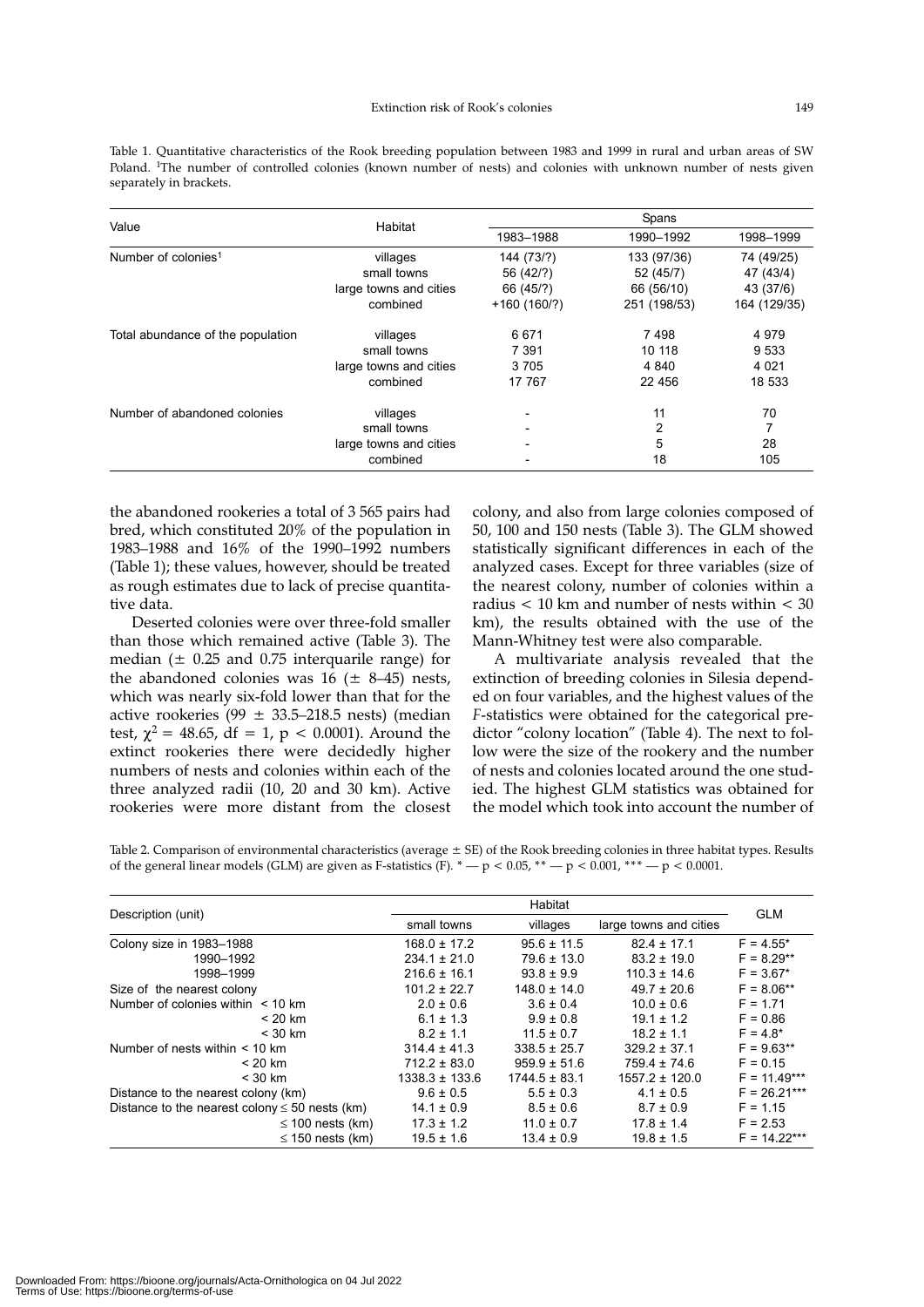| Table 3. Descriptive statistics (average $\pm$ SE) of deserted (n = 86) and active (n = 128) colonies of the Rook in SW Poland. Values |
|----------------------------------------------------------------------------------------------------------------------------------------|
| are calculated for the period of 1990-1992, supported by the status of a rookery (deserted or active) in 1998–1999. Results of the     |
| general linear models (GLM) are given as F-statistics (F). $* - p < 0.05$ , $* - p < 0.001$ , $* * - p < 0.0001$ .                     |

|                                                     | Colonies          |                   |                 |                   |
|-----------------------------------------------------|-------------------|-------------------|-----------------|-------------------|
| Description (unit)                                  | deserted          | active            | <b>GLM</b>      | Mann-Whitney test |
| Colony size                                         | $48.9 \pm 5.3$    | $171.9 \pm 17.5$  | $F = 5.44*$     | $z = 6.12***$     |
| Size of the nearest colony                          | $106.9 \pm 15.9$  | $104.1 \pm 12.2$  | $F = 36.66***$  | $z = 0.36$        |
| Number of colonies within < 10 km                   | $6.0 \pm 0.6$     | $4.1 \pm 0.4$     | $F = 84.70***$  | $z = -0.86$       |
| $< 20$ km                                           | $13.4 \pm 1.1$    | $9.9 \pm 0.9$     | $F = 96.65***$  | $z = -2.58**$     |
| $<$ 30 km                                           | $14.0 \pm 0.1$    | $11.8 \pm 0.8$    | $F = 72.50***$  | $z = -2.00*$      |
| Number of nests within $<$ 10 km                    | $355.8 \pm 32.8$  | $332.4 \pm 25.1$  | $F = 70.92***$  | $z = -4.12***$    |
| $< 20$ km                                           | $921.2 \pm 57.3$  | $781.4 \pm 52.1$  | $F = 102.20***$ | $z = -3.30**$     |
| $<$ 30 km                                           | $1743.7 \pm 92.8$ | $1508.8 \pm 87.8$ | $F = 106.22***$ | $z = -1.88$       |
| Distance to the nearest colony (km)                 | $5.2 \pm 0.4$     | $6.5 \pm 0.4$     | $F = 52.20***$  | $z = 2.36*$       |
| Distance to the nearest colony $\leq 50$ nests (km) | $8.3 \pm 0.7$     | $10.9 \pm 0.7$    | $F = 47.34***$  | $z = 3.15*$       |
| $\leq$ 100 nests (km)                               | $11.7 \pm 0.9$    | $15.3 \pm 0.8$    | $F = 53.69***$  | $z = 3.11*$       |
| $\leq$ 150 nests (km)                               | $13.3 \pm 1.0$    | $17.6 \pm 1.0$    | $F = 49.87***$  | $z = 3.11*$       |

nests and colonies situated within a radius of < 10 km. With the buffers increasing (20 and 30 km) the goodness-of-fit of the whole model was declining (Table 4).

The probability that Rooks would abandon their breeding colony was negatively related to the rookery size (Fig. 2). The simple logistic regression model was statistically significant for all rookeries in Silesia (χ<sup>2</sup> = 63.176, df = 1, B = 0.607, p < 0.0001,  $n = 249$ , for those in cities ( $\chi^2 = 8.971$ , df  $= 1$ , B = 0.345, p = 0.0027, n = 69), towns ( $\chi^2$  = 23.802, df = 1,  $B = 2.974$ ,  $p < 0.0001$ ,  $n = 52$ ) and villages ( $\chi^2$  = 33.356, df = 1, B = 1.113, p < 0.0001,  $n = 128$ ). In small towns a colony survival concerned assemblages of  $> 90$  nests, in cities  $> 320$ nests and in villages > 400 nests (Fig. 2).

The risk of rookery desertion depended on the area of the town, the colonies in small towns being most susceptible to extinction (combined model for small towns and cities:  $\chi^2 = 4.962$ , df = 1, B =  $-0.502$ ,  $p = 0.026$ ; Fig. 3A). However, this model was not significant when only colonies in small towns were taken into account (for original data:  $\chi^2$  = 1.472, df = 1, B = -0.790, p = 0.224; approximate result was obtained also for transformed data), neither for colonies only in cities (for original data:  $\chi^2$  = 1.010, df = 1, B = -1.126, p = 0.315; approximate result also for transformed data).

When testing the effect of another variable, i.e. the number of inhabitants, it was revealed that this factor affected colony extinction negatively only in the case of small towns (model for

Table. 4. Results of the general linear models (GLM) of the extinction of the Rook breeding colonies and their size, and environmental characteristics given as F-statistics (F); in all cases  $df = 1$ . <sup>1</sup>Three-level categorical predictor (village, small town and large town or city). 2Models calculated separately for the number of nests and colonies within a radius of 10, 20 and 30 km. \*  $-p < 0.05$ , \*\*  $-p < 0.001$ , \*\*\*  $-p < 0.0001$ .

|                                                 | Results of the GLM within different radii |                                    |                                    |  |
|-------------------------------------------------|-------------------------------------------|------------------------------------|------------------------------------|--|
| Effect                                          | < 10 km                                   | $< 20$ km                          | $<$ 30 km                          |  |
| Colony location <sup>1</sup>                    | $F = 20.11***$                            | $F = 11.49***$                     | $F = 9.64***$                      |  |
| Number of colonies <sup>2</sup>                 | $F = 19.67***$                            | $F = 6.51*$                        | $F = 0.32$                         |  |
| Colony size                                     | $F = 11.04**$                             | $F = 8.52***$                      | $F = 11.15***$                     |  |
| Number of nests <sup>2</sup>                    | $F = 7.15***$                             | $F = 3.54$                         | $F = 6.62*$                        |  |
| Distance to the nearest colony $\leq 100$ nests | $F = 1.55$                                | $F = 2.27$                         | $F = 3.12$                         |  |
| Distance to the nearest colony                  | $F = 1.17$                                | $F = 0.47$                         | $F = 1.22$                         |  |
| Distance to the nearest colony $\leq 50$ nests  | $F = 0.27$                                | $F = 0.80$                         | $F = 1.13$                         |  |
| Distance to the nearest colony $\leq$ 150 nests | $F = 0.01$                                | $F = 0.04$                         | $F = 0.01$                         |  |
| Size of the nearest colony                      | $F = 0.004$                               | $F = 0.60$                         | $F = 0.47$                         |  |
| Goodness-of-fit of the whole model:             | $R^2 = 0.278$                             | $R^2 = 0.224$                      | $R^2 = 0.207$                      |  |
|                                                 | $F_{10,160} = 6.123$<br>p < 0.0001        | $F_{10,162} = 4.680$<br>p < 0.0001 | $F_{10,163} = 4.680$<br>p < 0.0001 |  |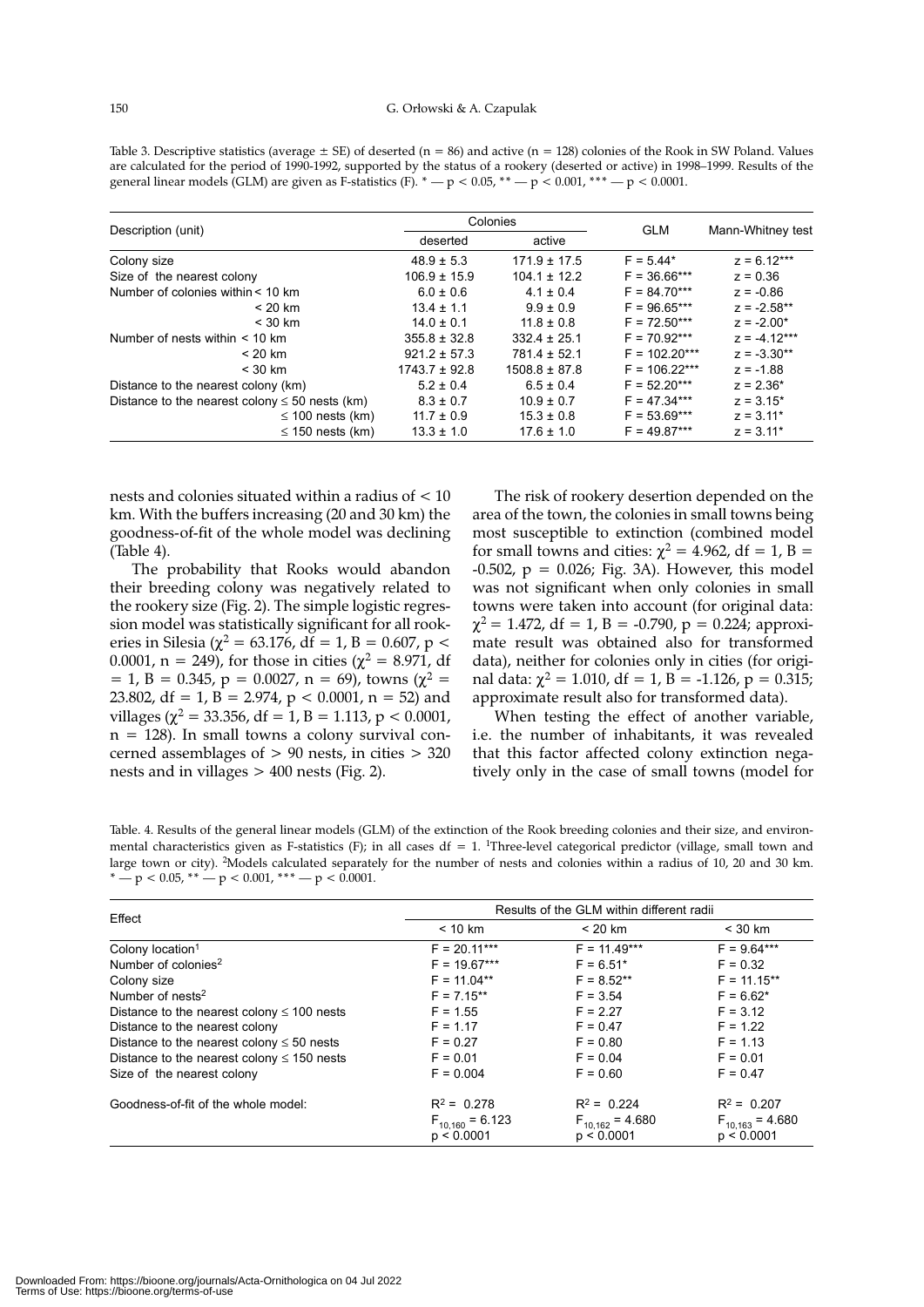

Fig. 2. Probability of extinction (in %) of the Rook breeding colonies between 1983–1992 and 1998–1999 in SW Poland as related to their size. The solid line — all colonies ( $n = 253$ ), dashed line — rural colonies ( $n = 128$ ), interrupted line colonies in cities  $> 50000$  inhabitants (n = 69), dotted line colonies in small towns ( $n = 56$ ).

transformed data:  $χ² = 4.240$ , df = 1, B = 8.370, p = 0.039; Fig. 3B). The remaining models were not statistically significant: either for cities  $> 50000$  ( $\chi^2$  $= 1.171$ , df  $= 1$ , B  $= -4.58$ , p  $= 0.279$ ), or for all towns ( $\chi^2$  = 3.489, df = 1, B = -3.621, p = 0.062).

# DISCUSSION

The results of the present paper demonstrate that between 1983 and 1999, 39% rookeries in Silesia got extinct, which was accompanied by a simultaneous 16–20% decline in the population numbers of the Rook. Although data about the number of the species breeding colonies in Silesia are incomplete, especially for the first period (1983–1988), it has been documented that the most intense abandonment of the colonies occurred throughout the 1990s, particularly at the end of that decade. An example of region with substantial extinction of rookeries was the remarkably agricultural (> 90% of arable land) Wrocław Plain (see Fig. 1, central part of the surveyed area), where as much as 61% of colonies had been deserted, although it was not followed by a drastic reduction of the overall abundance of the population (maximum number of nests: 1034 in 1983–1988, 1238 in 1990–1992 and 1174 in 1998– 1999).

The results of a multivariate analysis (GLM) show that the colony desertion was most heavily influenced by the rookery size and number of nests and other colonies located around the one studied. Also, lower isolation was conducive to colony extinction, all of which consequently could mean merging of colonies. However, due to the diversification of parameters which characterize the rookeries in the three studied habitats, it is difficult to distinguish and isolate the actual reasons behind the extinction from the "secondary" factors that stem only from different character of the colonies in particular habitats. It is even harder to tell bearing in mind the fact that data about landuse, which constitutes the fundamental factor shaping the rookery size (Griffin & Thomas 2000, Mason & MacDonald 2004) and population density of the species on a large spatial scale (Gimona & Brewer 2006), have not been analyzed (see below). On the other hand, it should be assumed that some of the rookeries' characteristics, such as the rookery size and presence of other colonies, which can have an effect on the dispersal within the breeding grounds, could directly affect the risk of their extinction (Griffin & Thomas 2000). Griffin and Thomas (2000) demonstrate that the rookery size is negatively correlated with the



Fig. 3. Probability of extinction (in %) of the Rook breeding colonies between 1983–1988 and 1992–1999 in urban areas of SW Poland as related to: A — the town area (for 125 colonies both in small towns as well as large towns and cities), B — the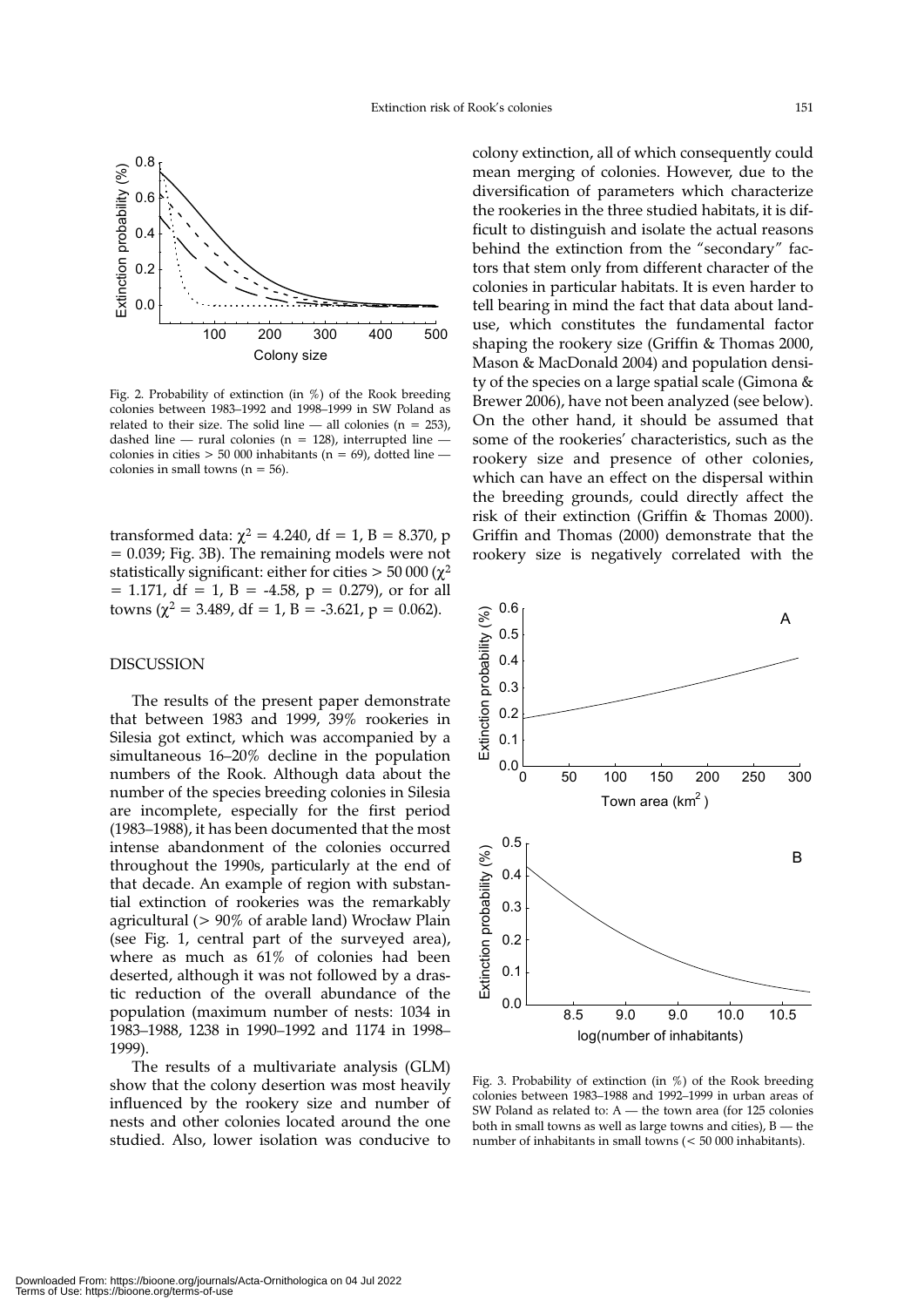number of nests situated within a radius of 1–6 km. Analogously, the results of the present paper show that active rookeries were located at a larger distance from the nearest colony, and also from large colonies grouping 50, 100 and 150 nests. Probably, a small distance between colonies is a factor contributing to dispersal of Rooks to the closest rookeries, which can be evidenced by the increase in their mean size. Additionally, it should be assumed that an array of interactions took place between particular parameters that describe diversification of the rookeries, which could either inhibit or enhance the process of their abandonment by the birds. In cities the desertion of colonies may have been compensated thanks to the presence of numerous other rookeries, which was likely to cause immigration and merging of the neighbouring colonies. Similar interactions might concern rural colonies, which — like the rookeries in cities — expanded, but — unlike in cities — they were more isolated, which simultaneously brought about heavier losses.

In birds living in colonies there is a strong negative correlation between the colony size and the probability of extinction, which was earlier shown for colonies of the Grey Heron *Ardea cinerea* and Purple Heron *A. purpurea* (Barbraud et al. 2003). Józefik (1976) discusses the intrapopulation and environmental mechanisms which determine the size of the Rook breeding colonies in Poland, based on data from questionnaires describing 5867 rookeries. He maintains that small colonies, due to a lack of strong social relationships among individuals, are to a considerably greater extent prone to abandonment than large rookeries. This author has introduced a division into stabilized and sporadic colonies, and based on the log-normal distribution, determined the size of them. The group of sporadic rookeries included merely  $1.7\%$  (n = 338) of colonies, and their mean size was 32 nests. The remaining 98.3% (n = 5529) were regular colonies, composed of 146 nests on average (calculated ratio of sizes of sporadic to regular colonies  $= 1:4.6$ ). The calculations by Józefik (1976) were exclusively theoretical. Yet, comparing them with our results, we arrive at an extraordinarily similar picture — the ratio of the extinct to active colonies equalling 1:4.4 (respectively 37.5:164.5 nests, see Results). However, compared with the theoretical considerations of Józefik (1976), the percentage of rookeries in Silesia that were deserted in the 1990s was 23-fold higher (1.7% vs. 39%). This undoubtedly implies that the extinction of the Rook in Silesia in the mentioned decade was accelerated by strong environmental pressure.

An essential factor which has not been analyzed in the paper, and which — as the hitherto knowledge about the foraging preferences of the Rook (see references below) indicates seems to have significantly been responsible for the abandonment of the rookeries by the birds in Silesia (particularly in villages and small towns) were worsening feeding conditions following changes in the structure of the sown area and in the intensity of agricultural production. In the last three decades in Silesia the area occupied by winter crops (winter wheat, winter barley, rye, oil-seed rape and root crops) avoided by Rooks (Mason & MacDonald 2004, Kasprzykowski 2003, 2007) in the breeding season grew by nearly 240%. Simultaneously, in this same period the area of prefered habitats — meadows and pastures decline by ca. 62%, and spring wheat, spring barley and oat increased by ca. 11% (Central Statistical Office 1976–2005). It should be emphasized that the Rooks nesting in villages forage mainly within a radius of  $\lt$  1 km around the colony, preferring grasslands and spring crops (Macdonald & Whelan 1986, Kasprzykowski 2003, Mason & Macdonald 2004, Jakubiec 2005b). And thus, an inconspicuous change in the policies of land-use and in the structure of sown area around the colonies can drastically reduce food resources, particularly in the late spring season (young rearing, April–May), when advanced winter crops are inaccessible to the foraging Rooks. It should also be stressed that, as indicated by Pinowski (1959) and Jakubiec (2005), the adaptation of the Rook foraging selectivity cycle to the phenology of crops and field work concerned small-scale farming, where crop rotation was a common practice. Nowadays, in large-scale and intensive farming, with winter crops predominating, Rooks cannot find suitable foraging grounds.

Apart from the changes in the sowing structure of the main cultivated plants and the cessation of meadow and pasture use, the process of the Rook extinction is probably also linked to the depletion of the soil fauna resources due to more intensive farming methods. This concerns the usage of invasive tillage equipment (deep ploughing) and abandonment of organic fertilization in favour of chemical fertilizers (Paoletti 1999). Also, massive use of plant protection measures (pesticides, fungicides, insecticides, herbicides) substantially reduces the biomass and fertility of the soil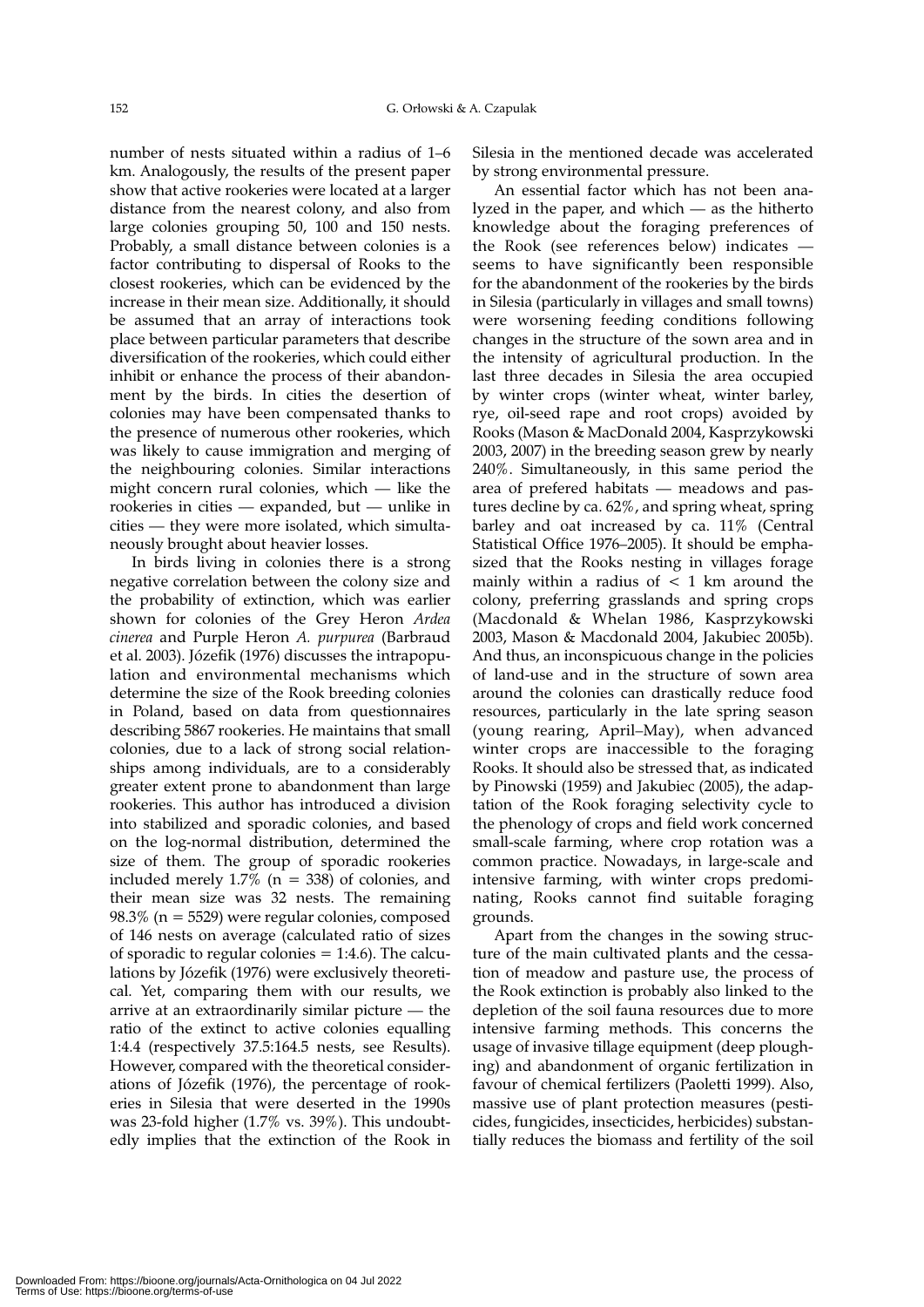fauna, the latter additionally becoming a vector of the contaminants to the organisms of birds (Paoletti 1999, Robinson & Sutherland 2002).

The definition of a colony applied in the present paper (the number of nests from the whole area of a village or town joined together) might, to some degree, distort the results pertaining to the Rook extinction. In all likelihood, this remark would concern only small towns, in which owing to a relatively large area (the area of small towns ranged from 4.76 to 59.92  $km^2$ ) there may have existed more than one colony (according to the definition, a colony is a cluster of nests within a radius of  $\leq 500$  m, see Material and methods). It seems, however, that in spite of possible distortion of the results caused by simplification of the nest counting method (i.e. a few colonies treated as one), the pattern of extinction of rookeries in the three distinguished habitats seems to be coherent, especially when we analysed data about rural colonies that are not methodologically biased and compare them with the results obtained for towns and cities.

The results of the present paper reveal that the probability of rookery extinction as analysed jointly for towns and cities is positively correlated with their area whereas in the case of exclusively small towns a negative correlation between the number of inhabitants and the extinction risk has been demonstrated (see Fig. 3). If the linear dependence between the area and the human population of a settlement is taken into account, the results indicate that the abandonment of a colony in cities and towns may have different reasons, which can partly correspond with different foraging habits of the birds breeding in these two types of habitat. The city nesters, beside the possibility to fly out to surrounding farmland, feed also in lawns and other urban habitats (Mazgajski 2001, own data from Wrocław), which can favour the survival of small inner-city colonies. Consequently, Rooks breeding in cities may be less susceptible to the changes in farmland than the birds foraging exclusively in this environment. Many a time, small towns resemble villages in spatial structure, and — due to their small area — they are devoid of habitats which can serve as foraging grounds when suitable crops are lacking.

The opposite population trends of the Rook in Poland (decline) and Western Europe (increase) can reflect changes in the lines and intensity of agricultural activity. Opening of the food market, which took place in Poland after 1989 (following the fall of communism), was connected with intensification of production and rapid changes in the crop structure. In Western Europe analogous transformations had occurred 20–30 years before, bringing about rapid changes in the farmland wildlife as well (Robinson & Sutherland 2002). The West- European intensification of agriculture on the turn of the 1950s caused a clear regression of the Rook abundance during 1970–1980. A visible recovery of the Rook population in Western Europe started in the 1980s and continues until today (Brenchley & Tahon 1997, Marchant & Gregory 1999, Schoppers 2004). And thus, since the situation of the species in Poland in the 1990s corresponds with the scenario of environmental changes observed in Western Europe 20–30 years before, the subsequent restoration of its numbers in our country can be predicted. It cannot be excluded that the extinction of the Silesian rookeries in the 1990s is a temporary phenomenon, whose consequence will be a further increase in the mean colony size (Table 4). An increase in this parameter can be indicative of the birds moving to breeding grounds that are situated in more advantageous regions, this phenomenon being currently recorded both from Western and Eastern Europe (Marchant & Gregory 1999, Kasprzykowski 2005, this paper). Yet, the dynamics of the rookery size in Poland in the last decades was highly diversified, with both increases (Biaduń 2001, Kasprzykowski 2005) and decreases noted (Mazgajski 2001, Kuźniak et al. 2005), and this process was not found dependent on the location of the colonies (rural vs. urban), although in the centres of big towns and cities the colonies get extinct or undergo substantial reduction.

In spite of the fact that the European population of the Rook is currently regarded as not endangered (Brenchley & Tahon 1997), the intensification of agriculture in the countries of Central Europe implies a need for continuous monitoring of this species considering its marked population decline in Poland. Undoubtedly, in the nearest future it is advisable to urgently conduct a detailed study on the impact of changes in landuse and the structure of sown area on the condition of rookeries in our country (Kasprzykowski 2003), and also to perform analyses of the food resources of farmland subject to different cultivation methods. This would enable to recognize and better understand the mechanisms and reasons behind the extinction of the populations of the Rook and other birds associated with rural areas of Central Europe.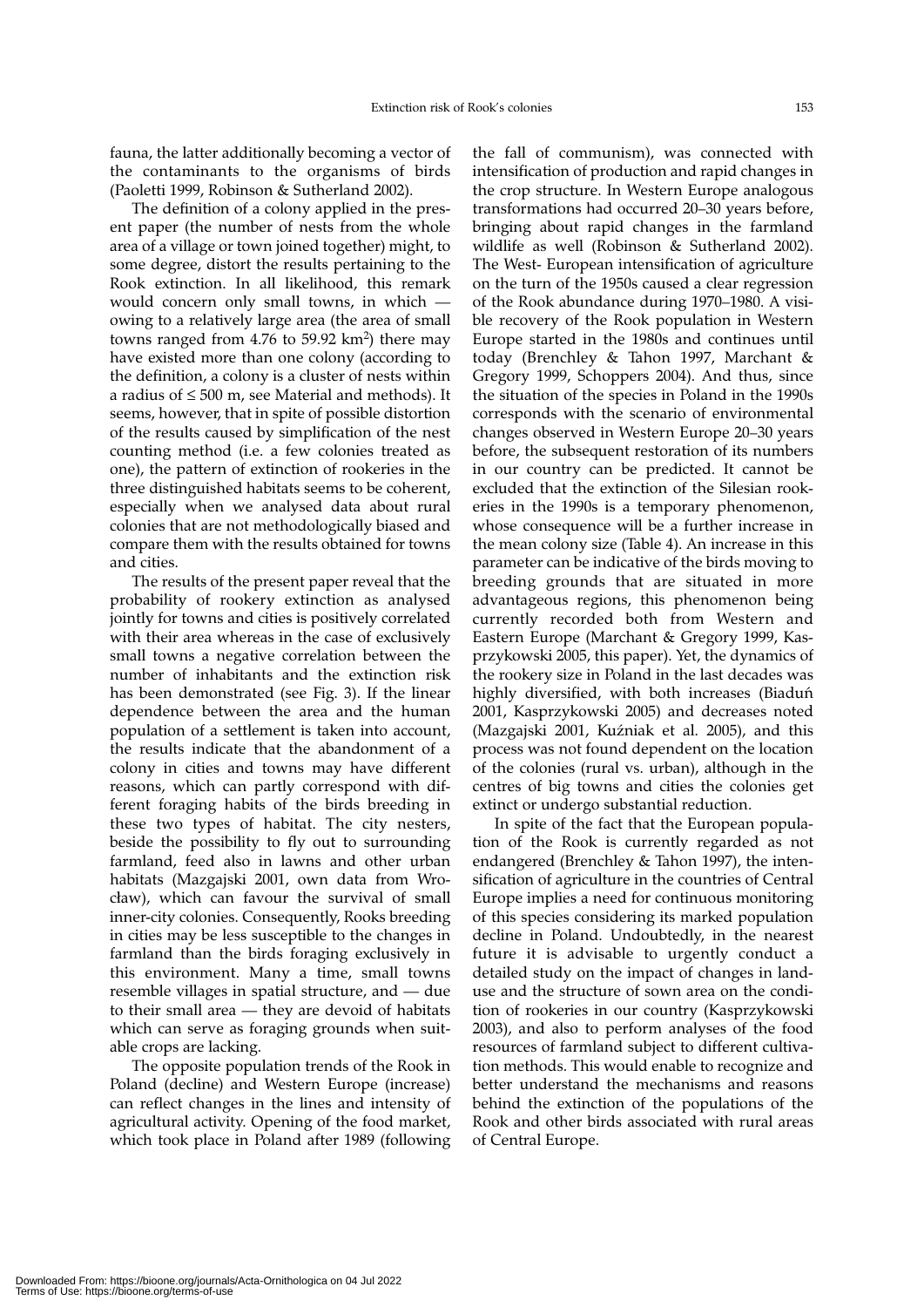# ACKNOWLEDGEMENTS

We wish to sincerely thank all our colleagues who collaborate with the DAE, Wrocław University, and who have provided us with data about the Rook abundance in Silesia. We are grateful for Z. Kasprzykowski and P. Tryjanowski for their remarks and R. Brasińska and M. Sęk for preparing the English version of this paper.

# REFERENCES

- Atkinson P. W., Fuller R. J., Vickery J. A. 2002. Large-scale patterns of summer and winter bird distribution in relation to farmland type in England and Wales. Ecography: 446–480.
- Barbraud C., Nichols J. D., Hines J. E., Hafner H. 2003. Estimating rates of local extinction and colonization in colonial species and an extension to the metapopulation and community levels. Oikos 101: 113–126.
- Bengtsson K. 2000. [The Rook *Corvus frugilegus* in SW Scania]. Anser 2: 107–119.
- Biaduń W. 1998. [The Rook *Corvus frugilegus* in Lublin breeding population and wintering]. In: Barczak T., Indykiewicz P. (eds). [Urban Fauna]. Wyd. ATR, Bydgoszcz, pp. 173–178.
- Brenchley A., Tahon J. 1997. Rook *Corvus frugilegus*. In: Hagemeijer E. J. H., Blair M. J. (eds). The EBCC Atlas of European Breeding Birds: Their Distribution and Abundance. T & AD Poyser, London.
- Central Statistical Office. 1976–2006. [Statistical Yearbook of the Republic of Poland]. Central Statistical Office. Warsaw.
- Czapulak A., Betleja J. 2002. [Number and distribution of breeding colonies of the rook *Corvus frugilegus* in Silesia in 1990s]. Ptaki Śląska 14: 5–25.
- Donald P. F., Sanderson F. J., Burfield I. J., van Bommel F. P. J. 2006. Further evidence of continent-wide impacts of agricultural intensification on European farmland birds, 1990–2000. Agric. Ecos. Environ. 116: 189–196.
- Dyrcz A. 1966. [Distribution of breeding colonies of the Rook, *Corvus frugilegus* in Poland]. Acta Ornithol. 9: 227–240.
- Feare C. J. 1969. Ecological studies of the rook (*Corvus frugilegus*) in north-east Scotland. Damage and its control. J. Appl. Ecol. 897–914.
- Gimona A., Brewer M. 2006. Local environmental effects and spatial effects in macroecological studies using mapped abundance classes: the case of the rook *Corvus frugilegus* in Scotland. J. Anim. Ecol. 75: 1140–1146.
- Griffin L. R., Thomas C. J. 2000. The spatial distribution and size of rook (*Corvus frugilegus*) breeding colonies is affected by both the distribution of foraging habitat and by intercolony competition. Proc. R. Soc. Lond. B. 267: 1463–1467.
- Grodziński Z. 1980. Nesting of Rooks *Corvus frugilegus* Linnaeus 1758 in the Cracow area. Acta Zool. Cracov. 24: 501–538.
- Hosmer D., Lemeshow S. 1989. Applied Logistic Regression. New York: Wiley & Sons.
- Fankhauser T. 1995. Saatkrähen *Corvus frugilegus* als Brutvőgel in der Stadt Bern und dadurch entstehende Probleme. Ornitol. Beob. 92: 59–68.
- Havelka P., Mittmann H. 1996. Bestand der Saatkrähe *Corvus frugilegus* in Baden-Würtemberg: Eine Űbersicht von 1957 bis 1966. Vogelwelt 117: 359–362.
- Jakubiec Z. 2005a. [Rook *Corvus frugilegus* in Poland current knowledge and research perspectives]. In: Jerzak L.,

Kavanagh B. P., Tryjanowski P. (eds). Corvids of Poland. Bogucki Wydawnictwo Naukowe, Poznań, pp. 89–111.

- Jakubiec Z. 2005b. [Habitat use and daily activity of foraging Rooks *Corvus frugilegus* in the agricultural landscape in Wielkopolska (W Poland)]. In: Jerzak L., Kavanagh B. P., Tryjanowski P. (eds). Corvids of Poland. Bogucki Wydawnictwo Naukowe, Poznań, pp. 333–355.
- Józefik M. 1976. [Occurrence of the Rook, *Corvus frugilegus* L. in Poland. Part I. Spatial structure and self-regulatory mechanisms of population]. Acta Ornithol. 15: 339–482.
- Juillard M. 1990. Evolution des colonies de Corbeaux freux, *Corvus frugilegus*, en Suisse. Nos Oiseaux 40: 407–422.
- Kasprzykowski Z. 2003. Habitat preferences of foraging Rooks *Corvus frugilegus* during the breeding period in the agricultural landscape of eastern Poland. Acta Ornithol. 38: 27–31.
- Kasprzykowski Z. 2005. [Dynamics of breeding population of the Rook *Corvus frugilegus* in the agricultural landscape of eastern Poland in the years 1998–2003]. In: Jerzak L., Kavanagh B. P., Tryjanowski P. (eds). Corvids of Poland. Bogucki Wydawnictwo Naukowe, Poznań, pp. 655–663.
- Kasprzykowski Z. 2007. Reproduction of the rook, *Corvus frugilegus* in relation to the colony size and foraging habitats. Folia Zool. 56: 186–193.
- Kuźniak S., Lorek G., Maćkowiak S., Kosicki J. Z. 2005. [The rook *Corvus frugilegus* in the Leszno Province]. In: Jerzak L., Kavanagh B. P., Tryjanowski P. (eds). Corvids of Poland. Bogucki Wydawnictwo Naukowe, Poznań, pp. 641–654.
- Macdonald R. A., Whelan J. 1986. Seasonal variation in feeding range and flock structure of the Rook *Corvus frugilegus* in eastern Ireland. Ibis 128: 540–557.
- Mason C., MacDonald S. M. 2004. Distribution of foraging rooks, *Corvus frugilegus*, and rookeries in a landscape in eastern England dominated by winter cereals. Folia Zool. 53: 179–188.
- Marchant J. H., Gregory R. D. 1999. Numbers of nesting Rooks *Corvus frugilegus* in the United Kingdom in 1996. Bird Study 46: 258–273.
- Marks M., Nowicki J. 2002. [Current problems of agricultural land management in Poland. I. Causes of land abandonment and possibilities of its agricultural management]. Fragmenta Agronomica 19: 58–57.
- Mazgajski T. D. 2001. [Changes in number of nests in colonies of the Rook (*Corvus frugilegus*) in Warsaw]. In: Indykiewicz P., Barczak T., Kaczorowski G. (eds). [Biodiversity and ecology of animal populations in urban habitats]. Wyd. Nice, Bydgoszcz, pp. 272–276.
- Paoletti M. G. 1999. The role of earthworms for assessment of sustainability and as bioindicators. Agr. Ecos. Environ. 74: 137–155.
- Pinowski J. 1959. Factors influencing the number of feeding rooks (*Corvus frugilegus frugilegus* L.) in various field environments. Ekol. Pol., Ser. A 7, 16: 435–482.
- Ptaszyk J., Winiecki A. 2005. Rooks *Corvus frugilegus* in the Wielkopolska region: breeding population size, its changes, and some elements of breeding biology. In: Jerzak L., Kavanagh B. P., Tryjanowski P. (eds). Corvids of Poland. Bogucki Wydawnictwo Naukowe, Poznań, pp. 557–576.
- Richardson S. C., Patterson I. J., Dunnet G. M. 1979. Fluctuations in colony size in the Rook, *Corvus frugilegus*. J. Anim. Ecol. 48: 103–110.
- Robinson R. A. Sutherland W. J. 2002. Post-war changes in arable farming and biodiversity in Great Britain. J. Appl. Ecol. 39: 157–176.
- Schoppers J. 2004. Decline and recovery of the Rook *Corvus frugilegus* as a breeding bird in the Netherlands in the 20 th century. Limosa 77: 11–24.
- StatSoft, 2006. Statistica© (data analysis software system), version 7.1., Tulsa, USA. (www.statsoft.com)